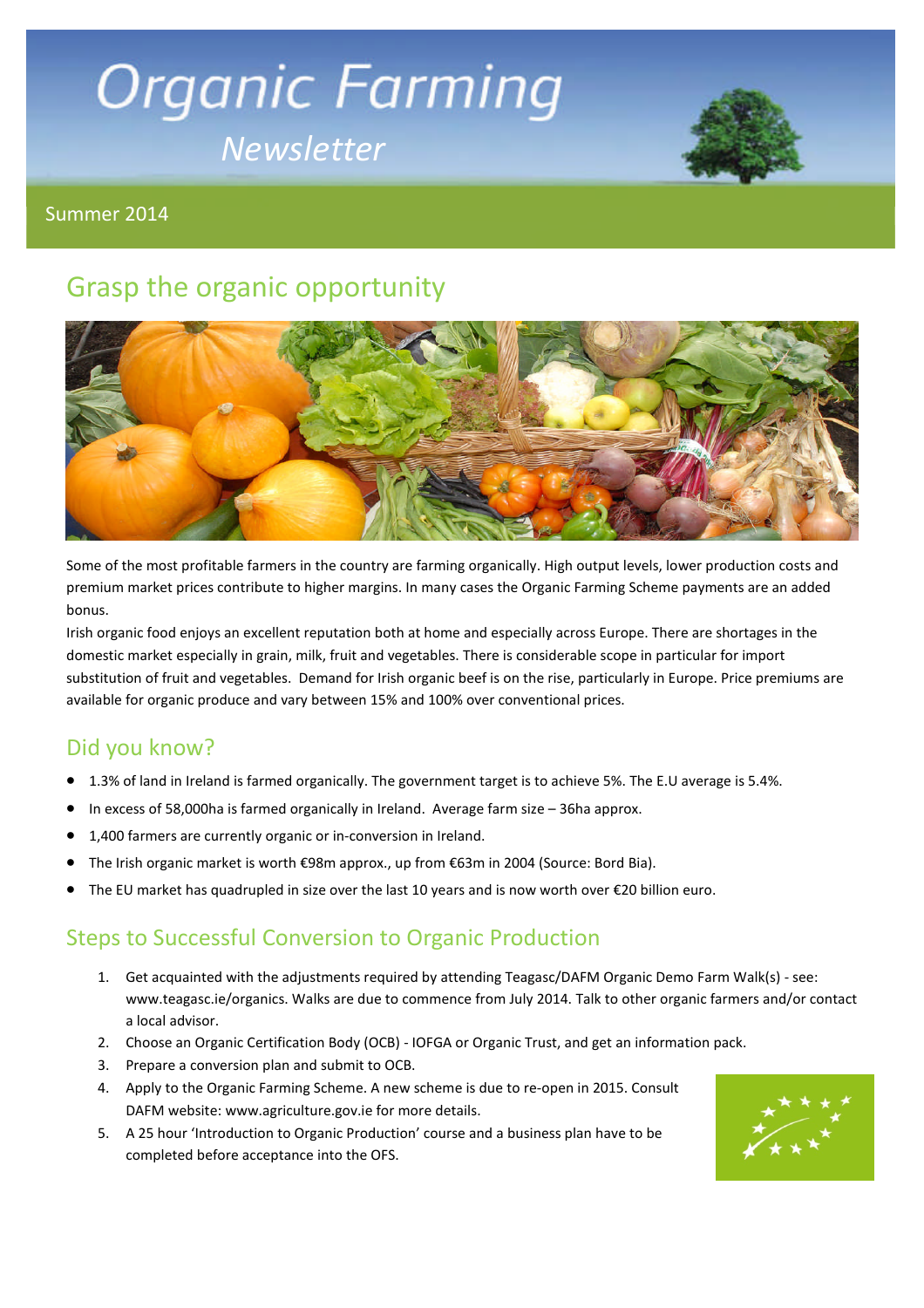# Organic farming - Is it an option on your farm?

**Is it Profitable?** Organic farming can be a profitable system of farming with some of the most profitable farmers in the country farming organically. Maintaining high output levels, coupled with lower production costs and premium market prices contribute to higher margins. In many cases the organic farming scheme payments are an added bonus.

**Stocking rates:** Organic farming is being practised successfully in Ireland at stocking rates up to 2 livestock units per hectare. There are over 100,000 Irish farmers farming at lower stocking rates than this. Are you in this category?

**Schemes and grant aid:** At present in 2014, there is no Organic Farming Scheme. A new Organic Farming Scheme will re-open in early 2015 with improved payment rates in comparison to the old scheme. A grant scheme with 40% payment rates for new equipment, housing, processing facilities etc. is also available. Consult DAFM www.agriculture.gov.ie for further details.

**Fertiliser:** Good clover swards, crop rotation and targeted use of FYM and slurry mean that coping without artificial fertiliser can effectively be managed.

**Higher organic feed prices:** Using home grown grain, purchasing grain from other organic producers and having the correct breed and system can reduce feed costs significantly. This is a potential market for cereal farmers with grain currently trading at €350/tonne approx.

**Housing:** In organic farming, animals must have access to a bedded lying area. Housing may need to be modified on some farms if considering this system, please consult your adviser for further details.

**Animal health:** Animal health is extremely important part of organic principles. An animal health plan is prepared by your veterinary surgeon and submitted as part of the conversion plan. In essence animals are treated if a treatment is required for under more formal arrangements.

**Horticulture and Cereals:** Artificial fertilizers, fungicides, pesticides and insecticides are not permitted under organic standards. Organic farmers cope well with this by using grass clover breaks for fertility building, weed and disease control. Cereals crops are selected for their ability to outcompete weeds and disease resistant varieties are favoured by horticultural growers. Mechanical weeding techniques work well in organic agriculture.

**Husbandry skills:** A good farmer will always be a good farmer irrespective of the enterprise carried out. The skills required will be picked up easily from your adviser, attending a training course, attending farm walks and talking to other organic farmers. It would also be well worth while attending an organic course (contact your local advisor).

**Markets:** The organic markets are growing from strength to strength worldwide and especially in mainland Europe. There are shortages in the market especially in beef, grain, milk, fruit and vegetables. There is considerable scope in particular for import substitution of fruit and vegetables. The price premium available over non organic produce can be up to 100%.



| Area                            | <b>Contact Advisor</b> | <b>Contact No.</b> |
|---------------------------------|------------------------|--------------------|
| Donegal/Sligo/Leitrim           | Paul Rigney            | 071-9183369        |
| Mayo                            | John Noonan            | 098-28333          |
| Monaghan/Cavan/Westmeath/Offaly | Paul Gibney            | 044-9340721        |
| Galway/Clare                    | <b>Martin Feerick</b>  | 065-6828676        |
| Roscommon/Longford              | Enda O Hart            | 094-9620160        |
| Cork West                       | Michael Bourke         | 026-41604          |
| Meath/Dublin/Louth/Kildare      | Sean Finn              | 01-8460644         |
| Tipperary                       | Gordon Peppard         | 052-6121300        |
| Limerick                        | Kevin Fitzgerald       | 068-21266          |
| Kerry                           | David Trant            | 068-21266          |
| Carlow/Wicklow/Wexford          | <b>Stephen Eivers</b>  | 059-9183555        |
| Waterford/Kilkenny              | Dan Clavin             | 091-845200         |

## Teagasc Organic Advisors: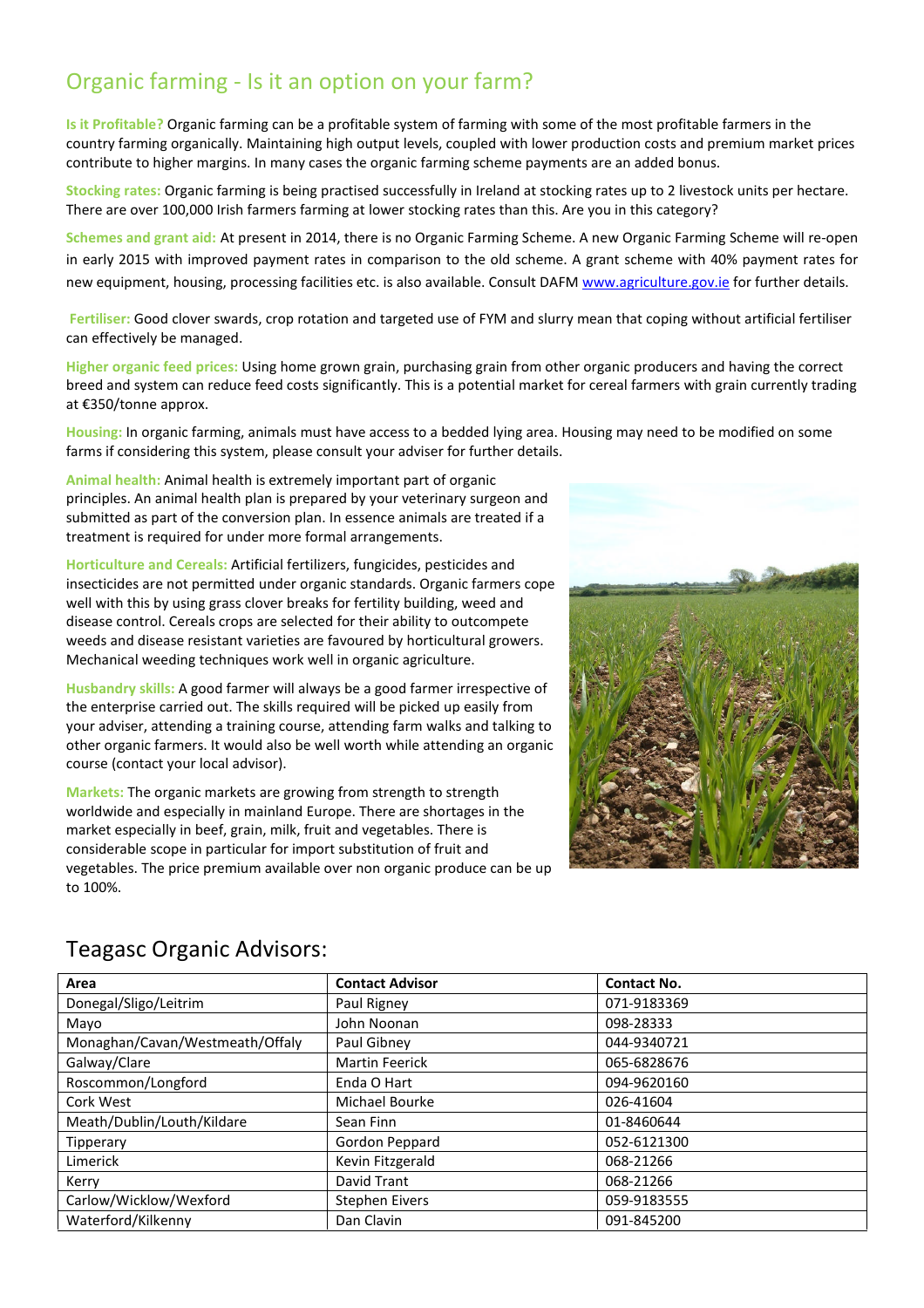

# What are the key questions?

If you can answer Yes to some or all of these questions then you should consider switching to organic production.

#### **Animal systems**

- 1. Is your current stocking rate below 2 L.U per ha?
- 2. Can your animal housing be modified to incorporate a bedded lying area?
- 3. Are you a REPS 4 or AEOS participant?

#### **Crop systems**

- 1. Can you incorporate a grass/clover break into your rotation?
- 2. Do you have a source of farmyard manure/slurry on your own farm?

3. Are you interested in achieving gross margins of €1000 per ha for cereal production?

# Organic Farming Schemes

#### **1. Organic Farming Scheme**

Conditions:

Awaiting new Terms and Conditions. Please consult with DAFM www.agriculture.gov.ie.

#### **2. On-Farm Grant Aid Scheme**

- Grant aid for on farm investment. Examples: Purchasing of equipment, changes to housing facilities
- 40% Grant (excl. V.A.T.)
- Maximum payment of €20,000

#### **3. Off-Farm Grant Aid Scheme 2014**

- Grant for off farm investment. Examples: Develop facilities for grading produce, cold storage facilities, butchering equipment
- Grant rate 40%
- Maximum payment of €100,000

## Getting started

Organic farming is a system of farming. If you wish to convert or investigate if this system is for you contact your local Teagasc adviser (see details above). Your adviser will guide you through a few simple steps to conversion and guide you through the adjustments required to your existing farming system to meet organic standards.

For example:

- The adjustments required to meet organic standards and timelines.
- Choosing a certification body and getting an information pack
- Getting a conversion plan prepared and submitted to Organic Certification Body (OCB).
- How to apply for Organic Farming Scheme payments and grant aid if required.